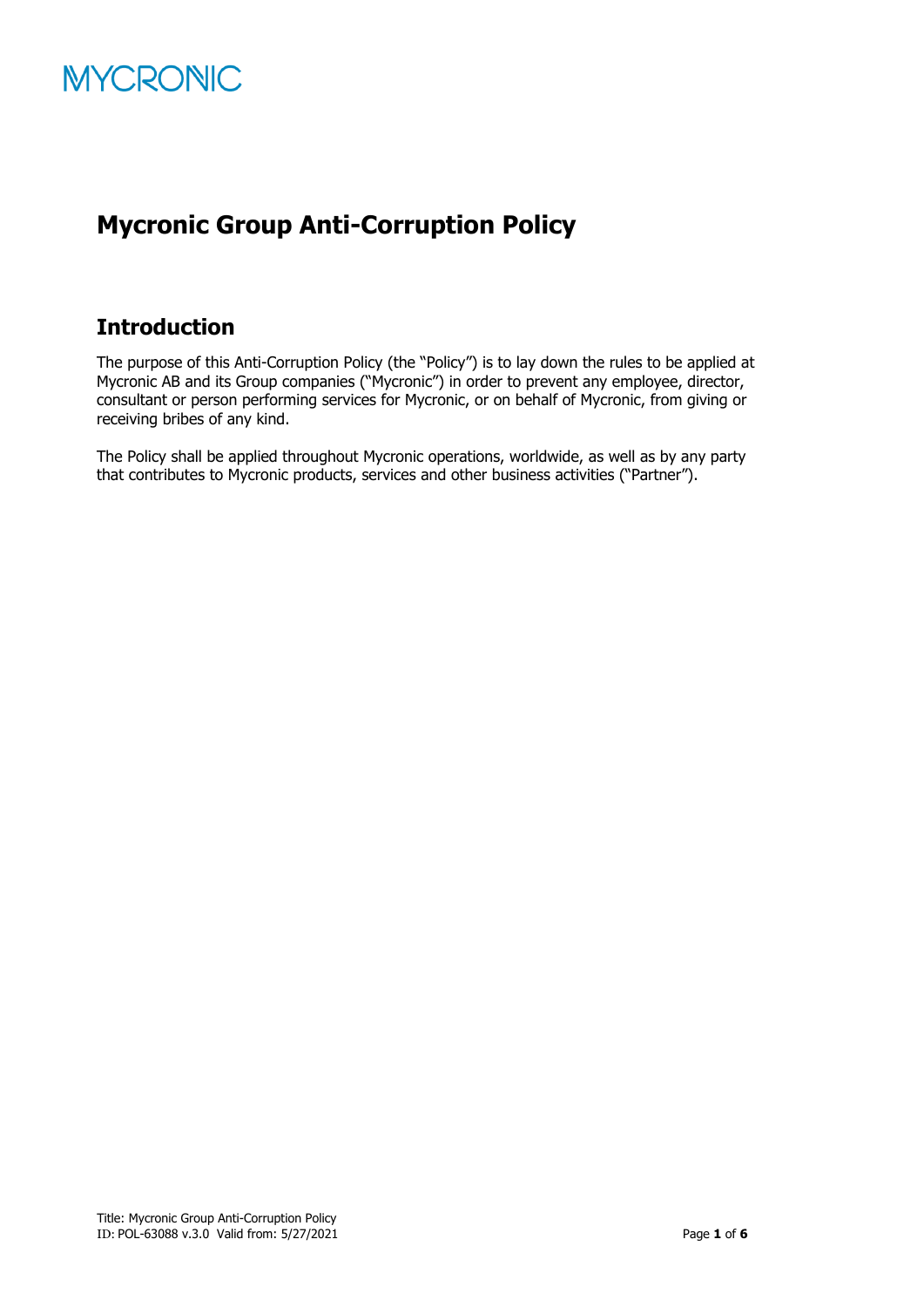# **MYCRONIC**

### **Table of contents**

| 1  |  |
|----|--|
| 2  |  |
| 3  |  |
| 4  |  |
| 5  |  |
| 6  |  |
| 7  |  |
| 8  |  |
| 9  |  |
| 10 |  |
| 11 |  |
| 12 |  |
| 13 |  |
| 14 |  |
| 15 |  |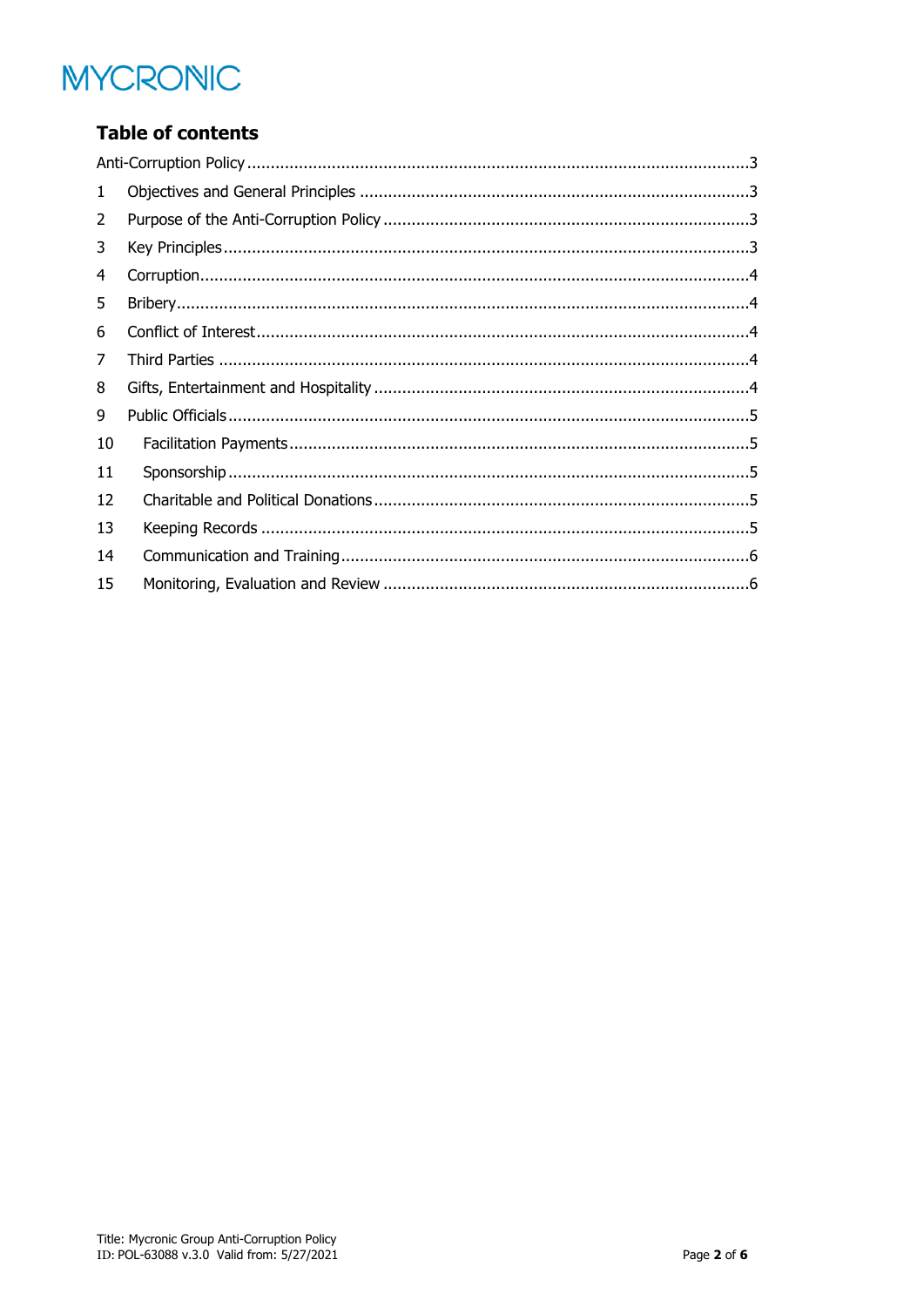

#### <span id="page-2-0"></span>**Anti-Corruption Policy**

#### <span id="page-2-1"></span>**1 Objectives and General Principles**

Mycronic applies no tolerance for corruption. This means that we must not under any circumstances be engaged in, encourage or tolerate extortion and/or bribery through payments or other benefits to public officials, commercial enterprises or anyone else with the aim of obtaining or retaining business or any other advantage.

#### <span id="page-2-2"></span>**2 Purpose of the Anti-Corruption Policy**

The purpose of this Anti-Corruption Policy (the "Policy") is to lay down the rules to be applied at Mycronic in order to prevent any employee, consultant or person performing services for Mycronic, or in Mycronic's name, from giving or receiving bribes of any kind.

The Policy shall be applied throughout the Mycronic's operations, worldwide, as well as by any party that contributes to Mycronic products, services and other business activities ("Partner").

Acts in violation of this Policy may cause damage to the company's reputation and may lead to legal action against the company and its employees. It may also be a breach of the terms of employment and may lead to labour law actions.

If in doubt about the applicability of the Policy advice may be obtained from the Legal department.

#### <span id="page-2-3"></span>**3 Key Principles**

- Mycronic shall conduct its business in full legal compliance.
- Bribery and any other form of corrupt business practice are strictly prohibited. Neither Mycronic nor anyone acting on Mycronic's behalf may accept, authorize, promise, offer or make available any payments, gifts or other benefits that could influence or appear to influence business decisions or the actions or decisions of a public official.
- It is also prohibited to contribute financial means to any third party in a way that could constitute negligent financing of corruption. Due care should be exercised to ensure that money paid to third parties, for example agents, partners, vendors and consultants, is not used for corruption.
- All Mycronic employees, consultants and Partners are expected to exercise sound judgement unaffected by private interests or divided loyalties and must avoid an interest or situation that conflicts, or may appear to conflict with their professional duty.
- Mycronic does not permit the making of facilitation payments to induce public officials to perform their duties.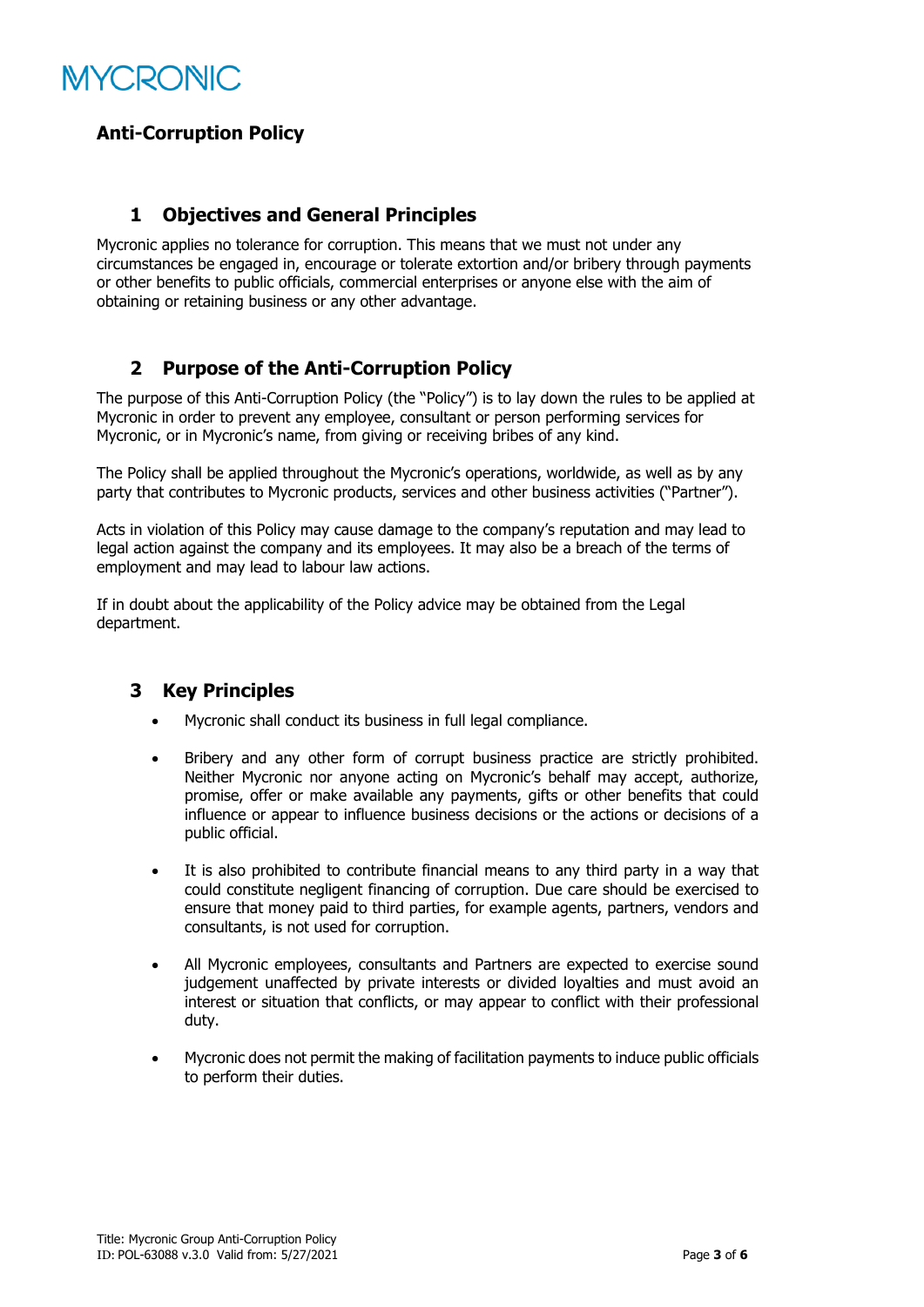## **MYCRONIC**

#### <span id="page-3-0"></span>**4 Corruption**

<span id="page-3-1"></span>Corruption is the abuse of entrusted power for private gain.

#### **5 Bribery**

A bribe means offering, providing, authorizing, requesting, accepting or receiving a financial or another advantage with the purpose to encourage improper performance or to misuse a person's position. A bribe does not necessarily involve money.

#### <span id="page-3-2"></span>**6 Conflict of Interest**

Conflict of interest occurs when financial or other personal considerations may – or may appear to – affect a person´s loyalties and professional judgement and performance of his or her duties.

#### <span id="page-3-3"></span>**7 Third Parties**

Due care should be exercised when engaging with third parties, e.g. customers, suppliers, agents, distributors, intermediaries and other business partners.

In order to accurately identify and prioritize the risks of corruption that Mycronic may face in relation to specific business partners risk assessments may need to be performed. The risk assessments and the conclusions shall be accurately and appropriately documented.

In order to identify and prevent bribery risks, appropriate due diligence may also need to be carried out on third parties. The procedures shall be proportionate to the risks identified. If the relationship has lasted for a long time or if there are changes in circumstances recurring due diligence may be necessary.

In certain circumstances business partners shall be required to give anti-bribery warranties and similar consents.

#### <span id="page-3-4"></span>**8 Gifts, Entertainment and Hospitality**

No Mycronic employee or any other person acting on Mycronic's behalf may promise, offer or grant gifts or benefits of any kind if it could influence, or appear to influence, the receiver to do something in return, such as awarding of a contract.

Gifts and hospitality may only be accepted when they comply with Mycronic policies and procedures.

Giving, offering, receiving or soliciting gifts, entertainment and hospitality are prohibited if they are:

- not approved in advance by a representative of Mycronic with appropriate authority;
- excessive or lavish by reference to the recipient, or in the context in which they are offered; or
- Promised, granted or offered with the purpose of influencing a decision relevant to the business.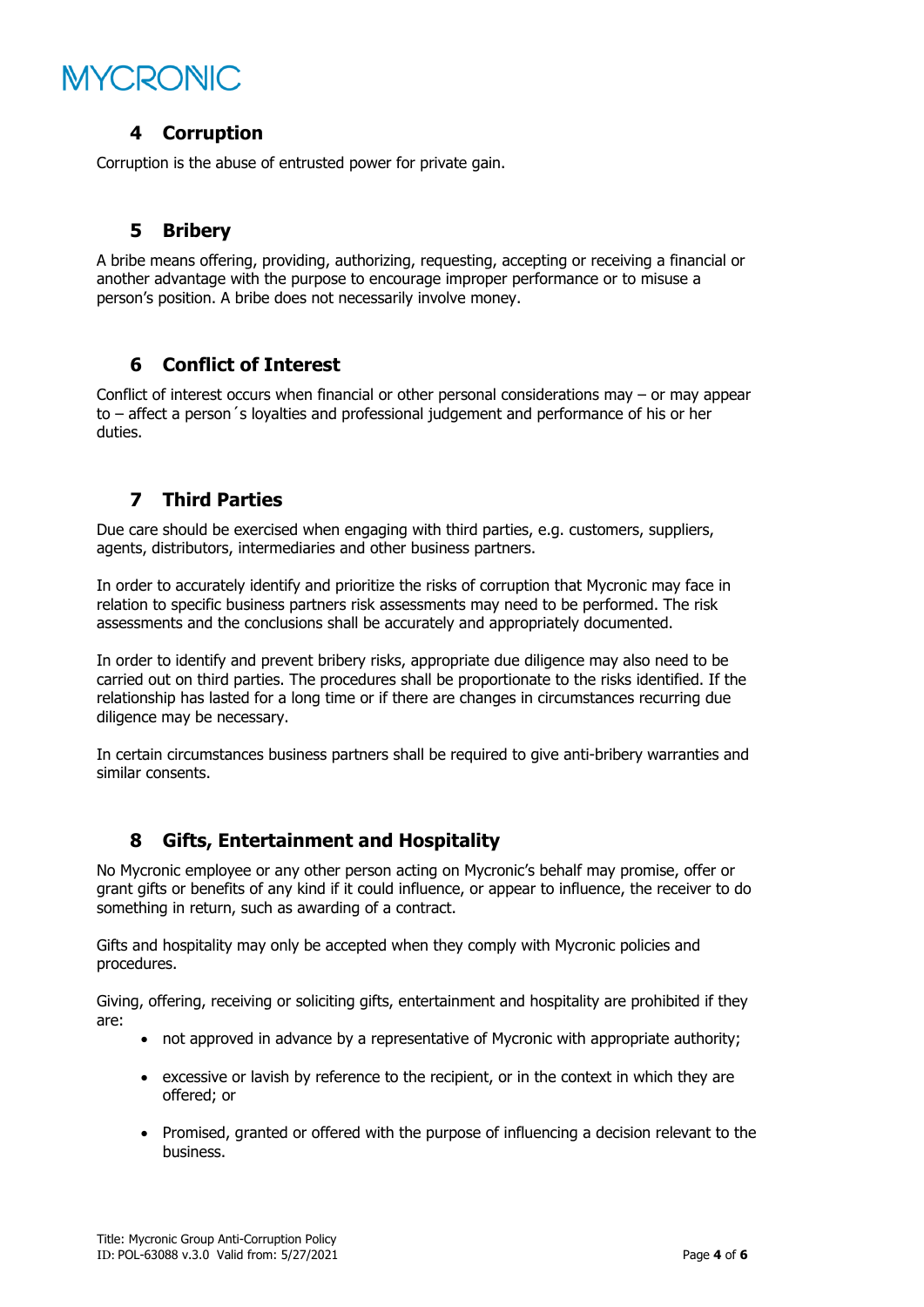# **MYCRONIC**

#### <span id="page-4-0"></span>**9 Public Officials**

Neither Mycronic nor any person acting on Mycronic's behalf may offer a bribe of any kind to a public official or to any other person at the request or suggestion of a public official, or offer hospitality or gifts that are lavish or breach the gifts and entertainment policy by which the public official is bound.

#### <span id="page-4-1"></span>**10 Facilitation Payments**

Facilitation payments are payments to public officials for carrying out or speeding up routine procedures. Making or accepting facilitation payments are strictly prohibited. Anyone that is asked to make a facilitation payment must report it to his or her manager, together with a description on the circumstances in which the payment was made and /or suggested.

#### <span id="page-4-2"></span>**11 Sponsorship**

Payments in connection with sponsorship agreements should only be made in accordance with Mycronic's sponsorship policy and must be approved in advance by a representative of Mycronic with appropriate authority.

#### <span id="page-4-3"></span>**12 Charitable and Political Donations**

Charitable donations must not be promised or granted with the purpose of influencing a decision relevant to the business of Mycronic.

Mycronic prohibits charitable donations to entities which are not established charities with recognized charitable aims.

Charitable donations must be approved by a representative of Mycronic with appropriate authority.

Political donations are strictly prohibited.

Where a business partner asks Mycronic to make a charitable donation, this must be reported to Mycronic´s Legal department. In such circumstances, the donation may only be made where appropriate due diligence has been carried out which has established that there is no suggestion that the donation is intended to influence a business decision, or other action or decision of a public official.

#### <span id="page-4-4"></span>**13 Keeping Records**

Accurate and transparent records should be kept at all times. This includes that gifts and hospitality as well as sponsorships and donations must be recorded to reflect the nature and purpose of the activity. Records should also be kept of required approval documents and verification of third parties. These requirements shall be implemented through Mycronic's accounting rules and procedures on a local level.